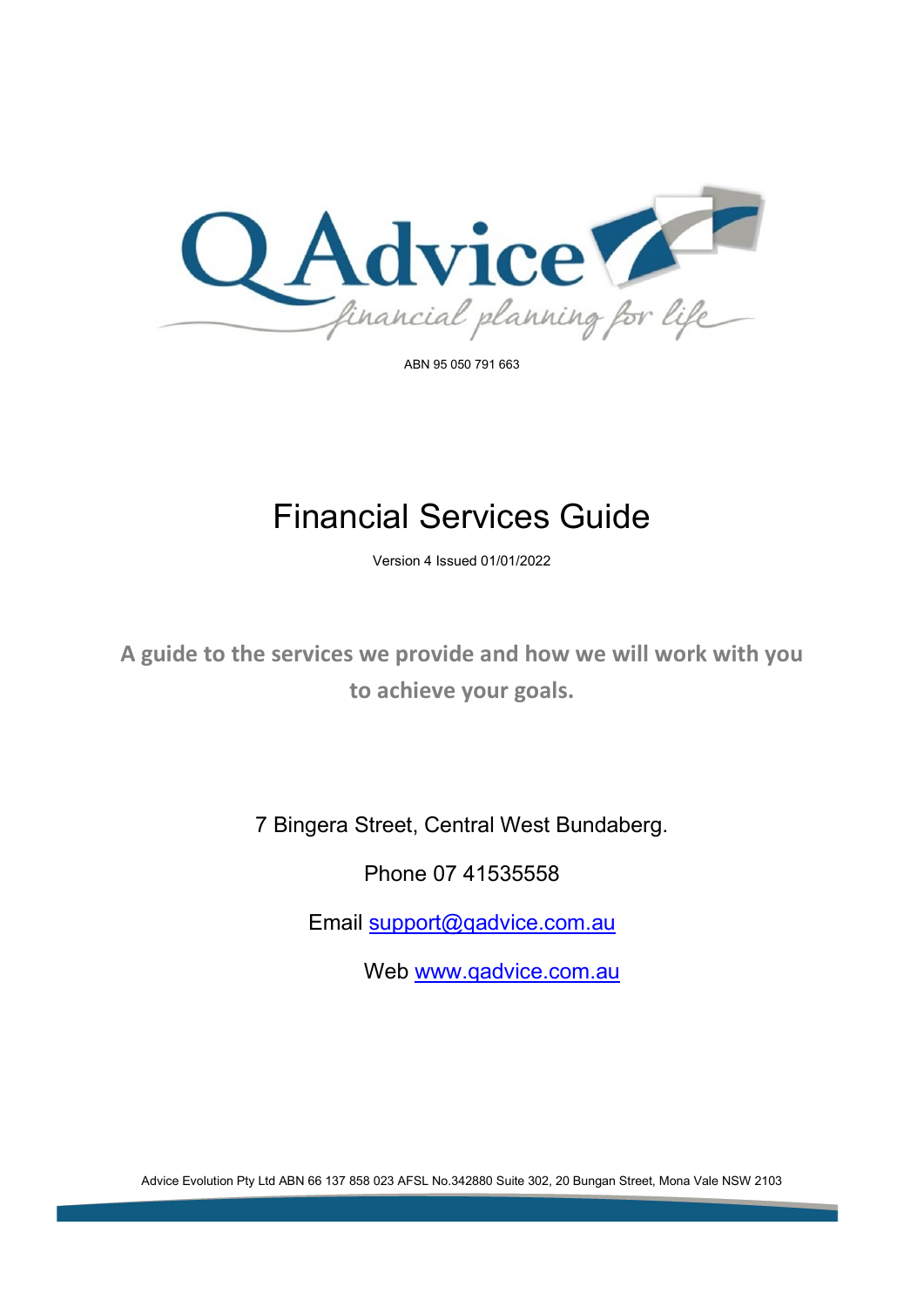# **Business profile**

**Financial Services Guide:**



# **Issue date** 1 January 2022

Version 4

**Important** Before we provide you with financial advice, you should read this Financial Services Guide (FSG) It contains the following important information to help you decide whether to use our services:

- Who we are;
- Advice we provide;
- How we are paid;
- Who to contact if you have a complaint.

# **Lack of Independence Disclosure**

Advice Evolution is owned by advisers and has an open approved products list, however, as we continue to be paid commissions for life insurance products and receive fees based on the asset value of some investments, we must disclose this lack of independence.

**About our practice** Mort Wagner Financial Services Pty Ltd trading as Q Advice corporate authorised representative (CAR) number 2354788 is authorised to provide financial services on behalf of Advice Evolution Pty Ltd.

Our practice was established in Bundaberg by Mort Wagner in 1985.

Q advice is a leading financial services provider and a trusted name in financial advice.

We offer a comprehensive financial planning service and have a reputation for explaining financial concepts simply and clearly.

Q Advice can assist you in achieving your financial goals by developing a financial plan and providing strategies that allow you to take control of your financial future.

We will help you manage your plan, review and adjust your financial strategies to ensure they remain relevant as your life evolves.

### **Contact Details**

|       | Street Address 7 Bingera Street, Central West Bundaberg |
|-------|---------------------------------------------------------|
|       | Postal Address PO Box 650 Bundaberg Queensland 4670     |
| Phone | 07 4153 5558                                            |
| Email | support@gadvice.com.au                                  |
| Web   | www.gadvice.com.au                                      |



**About our team** Mort Wagner and Troy Wilkinson are dedicated adviser's and with the help of their experienced paraplanners and support staff delivers quality financial planning services to you.

> Attached to this document are the adviser profiles. The adviser profile provides information about your adviser - their contact details, qualifications, experience, and any memberships they may hold. It also outlines the strategies and products your adviser can provide advice on, and fees charged.

**Why you should choose Q Advice**  We aim to provide personalised and responsible advice suited to your objectives and believe that sound advice and planning is the key to improving your financial position.

We undertake continuous professional development, to keep us up to date with all applicable legislative, strategy and product changes.

We have access to technical, risk and investment research professionals who provide us with additional analysis on strategies and products that become available.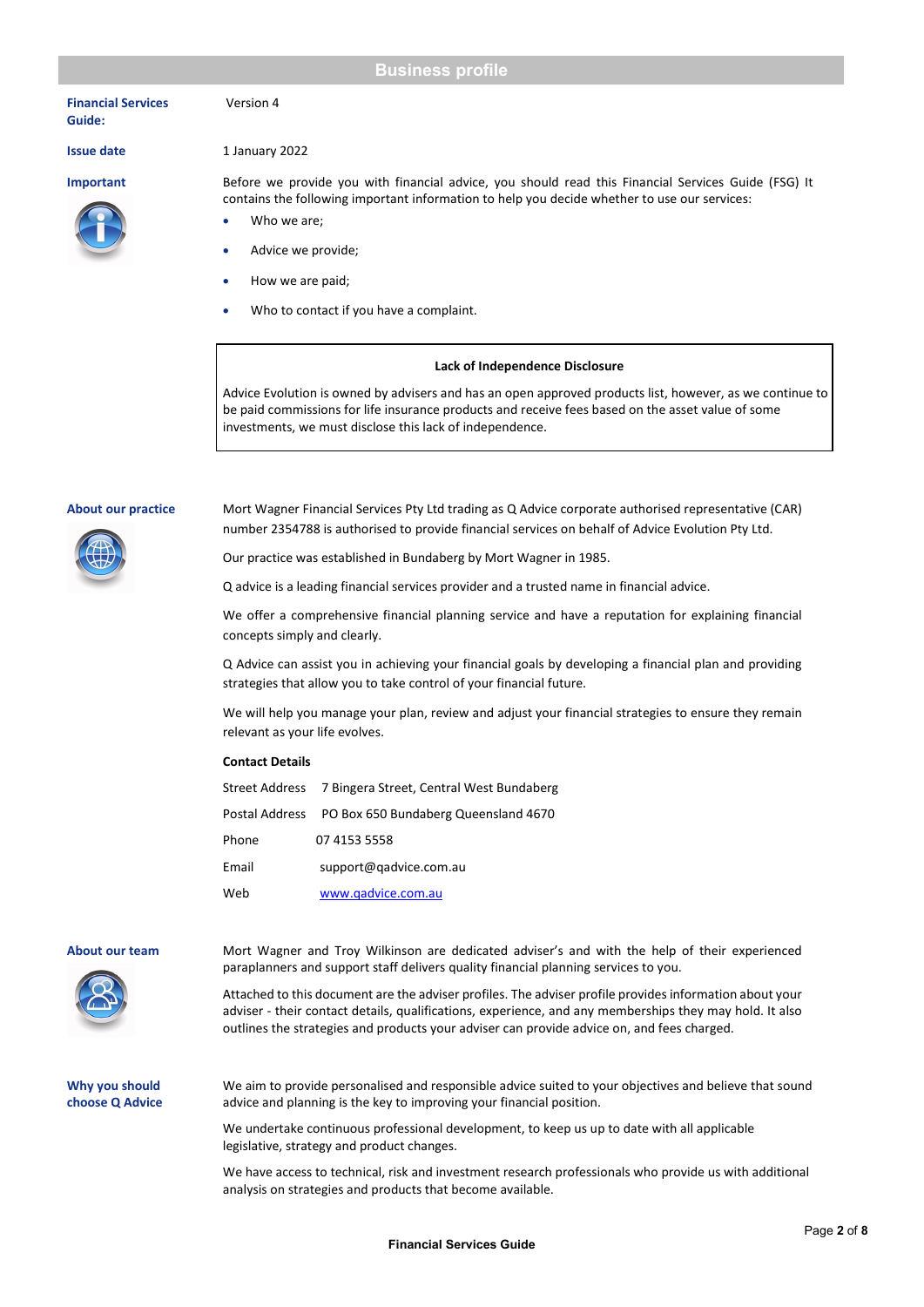|                                          | We will help you determine your goals and weigh up different investment strategies to achieve them.                                                                                                                                                                                                                              |
|------------------------------------------|----------------------------------------------------------------------------------------------------------------------------------------------------------------------------------------------------------------------------------------------------------------------------------------------------------------------------------|
|                                          | Most importantly, we turn your thoughts into action. There are no secret formulas for achieving<br>financial security. We work with you to get the basics right and ensure you have a plan to achieve your<br>goals over time.                                                                                                   |
| <b>Approved Products</b>                 | Advice Evolution Pty Ltd maintains a broad approved list, containing investment and insurance products<br>that have been researched by at least 2 research houses.                                                                                                                                                               |
| Documents you may<br>receive             | Our advice will be provided to you in a financial plan, known as a Statement of Advice (SOA). The<br>financial plan contains a summary of your goals, our strategies and financial product recommendations<br>to achieve your goals. It also provides you with detailed information about the fees and costs.                    |
|                                          | We will keep a record of any further advice we provide. You may request a copy by contacting our<br>office.                                                                                                                                                                                                                      |
|                                          | You will also receive a Product Disclosure Statement (PDS) if we have recommended you invest in or<br>purchase a financial product. The PDS contains key features of the recommended product, significant<br>benefits, risks and the fees you pay the product provider to professionally manage your investment or<br>insurance. |
|                                          | You may also receive an ongoing or Annual agreement which will outline how we monitor your strategy<br>and portfolio and make sure they are the best available to achieve your goals.                                                                                                                                            |
|                                          | You should read any warnings contained in your financial plan, the PDS or IDPS guides carefully before<br>making any decision relating to a financial strategy or product.                                                                                                                                                       |
|                                          | You can contact us with any questions relating to your financial products.                                                                                                                                                                                                                                                       |
| <b>Our financial</b><br>planning process | Everyone has different circumstances, needs and goals. We treat every client as an individual, but<br>follow a defined financial planning process, to make sure you know what to expect from us.                                                                                                                                 |



# **Identifying where you want to be**

We help you identify your financial and lifestyle goals and explain the services we offer to help you achieve them. The type of advice you need could depend on your life stage, the amount of money you want to invest and the complexity of your affairs.

We will help you to identify the range of issues that need to be addressed to meet your goals. You can then decide whether you want our advice to meet a single need or a broad range of issues.

# **Considering opportunities and risks**

Good personal advice starts with having an understanding of your current situation. We take a close look at your current financial situation – assets, debts, income, expenses and insurance, and explore the options you could use to reach your goals.

# **Bridging the gap**

Based on the research we have conducted; we will recommend a strategy to bridge the gap between where you are now and where you want to be.

We work closely with you to implement your financial plan. We help you to complete any necessary paperwork and are available to attend meetings with your accountant and / or solicitor so that your strategy is implemented efficiently.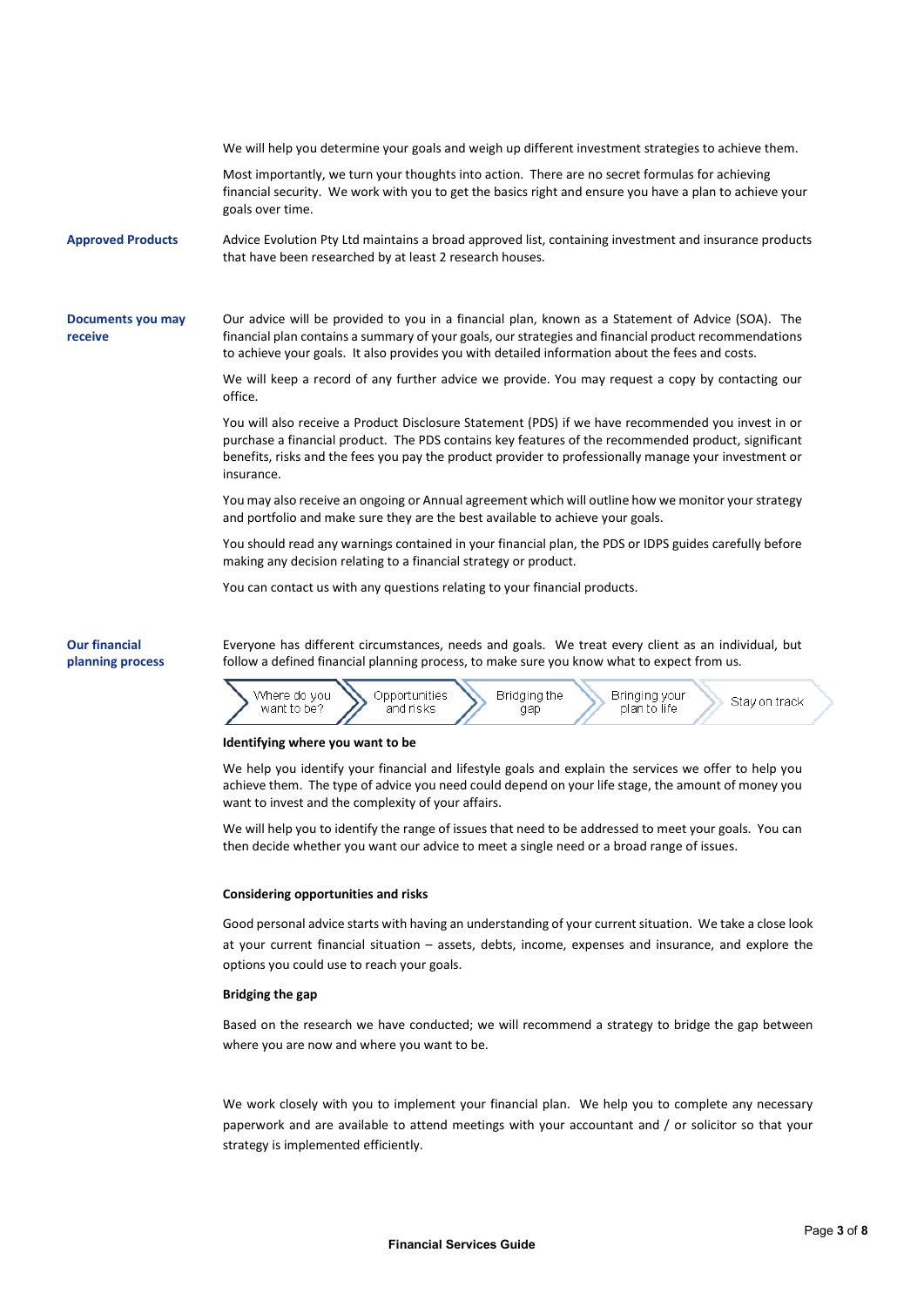### **Staying on track with regular annual or ongoing advice**

Time goes on and circumstances and needs change. The final step in our advice process ensures your financial plan remains on track, by providing you with regular ongoing or annual advice. We will design an annual or ongoing service program so your plan remains up to date.

**Transaction services** If you would like us to help you complete a particular transaction without our advice, we can take your instructions and arrange for the transaction to be completed without providing any.

> It is important to understand that in these circumstances we will generally ask you to confirm your instructions in writing and to sign a letter that acknowledges you have declined our offer of advice as well as understand the risks of a transaction service. You will be provided with a copy of the letter for your own records.



**Fees** The fees charged for our advice are designed to be fair and clear. Our advice fees may include charges for the following advice services:

**Consultation Fee** – Our charge for a consultation is \$275.

**Advice Fee** - The advice fee covers the cost of researching and preparing your financial plan. The price can be a flat fee with an additional performance or risk margin depending on the size and complexity of the advice. Our charge for advice ranges between \$3 300 to \$8 800.

**Advice Implementation Fee** – The advice implementation fee covers the administrative time spent implementing the recommended strategies and products. Our charge will be calculated on the estimated time to complete the task.

**Annual or Ongoing Advice Fee** – The fee for the annual or ongoing advice will cover the cost to keep your strategy and investments current and up to date as well as services provided by the practice. A separate document will be provided at the time of the advice. Our charge is calculated as either a set annual dollar amount with a minimum being \$2 750 or a percentage of your investment with a maximum being 1.1% per annum.

**Administration Fee** – This will be charged for any additional administration services provided.

### *Life insurance payments*

*Initial commission* – One off commission that is paid at the inception of insurance policy. This can range from 11% to 66% of initial premium paid. (Paid by the product issuer)

*Ongoing commission* – This is a part of the product provider's ongoing charges and is paid every year that the insurance policy is retained. (Paid by the product issuer)

Advice Evolution Pty Ltd will receive commission directly from the product provider and is based on a percentage of the insurance premium paid. Commissions are deducted from the premium by the product provider so are not paid directly by you.

*Your advice fees will be calculated at the time we provide you with personal advice. Your SOA will outline the advice fees and any commission inclusive of GST.*

### **Payment Method & Frequency**

We offer you the following payment terms:

- BPay, direct debit / transfer (credit card or savings), cheque
- Deduction from your investment
- Annual or Ongoing advice fees may be deducted as an annual instalment or in monthly or quarterly instalments.
- Annual or Ongoing advice fees may increase each year in line with the Consumer Price Index (CPI) or by a fixed amount or percentage each year. The specific amount will be agreed to by you and outlined in our annual or ongoing advice agreement.

Please refer to the adviser profile for detailed information on the type of fees charged.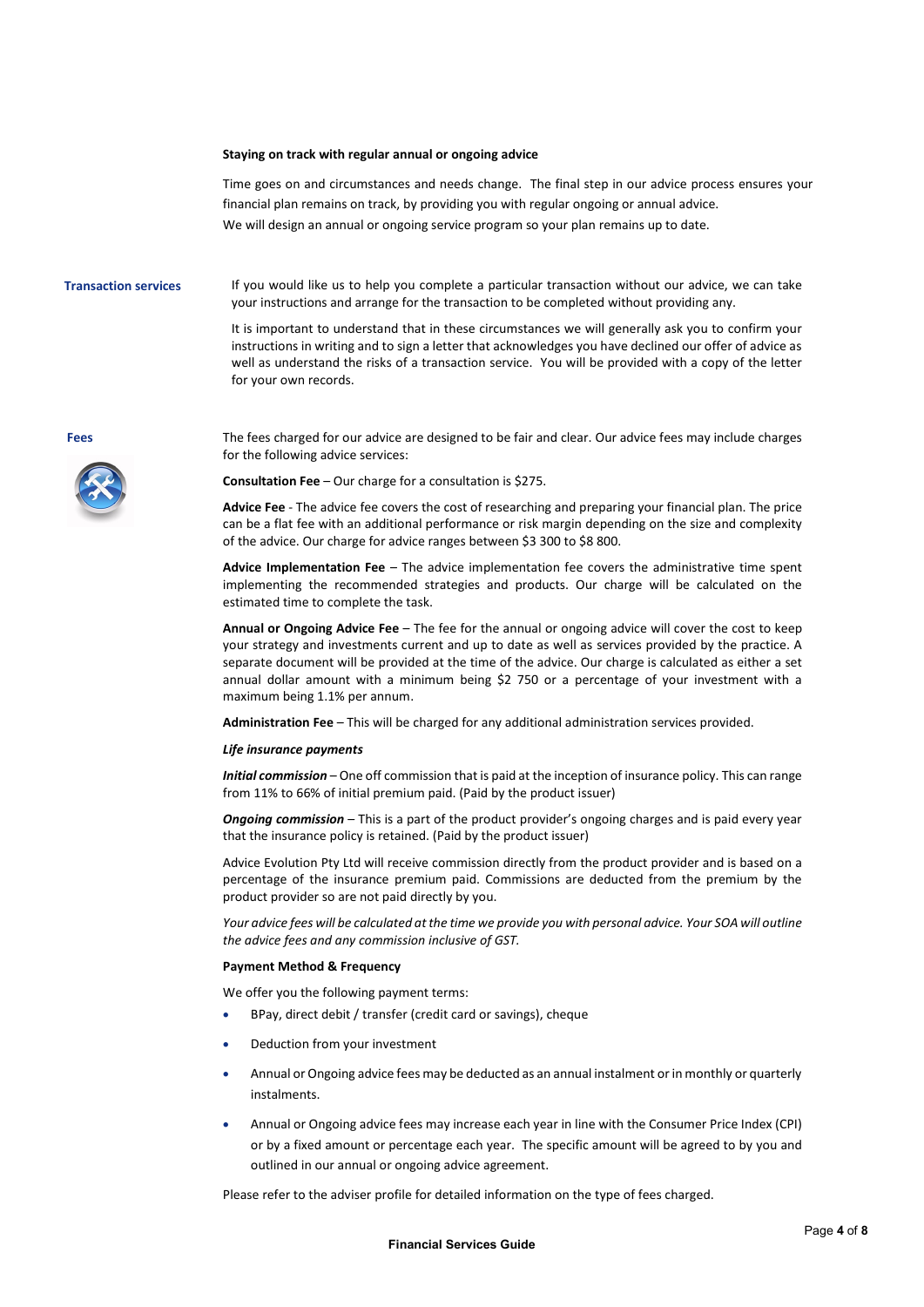| <b>About Advice</b><br><b>Evolution Pty Ltd</b> | Advice Evolution Pty Ltd ABN 66 137 858 023<br>Australian Financial Services Licence 342880<br>Suite 302, 20 Bungan Street, MONA VALE NSW 2103<br>www.adviceevolution.com.au<br>Advice Evolution Pty Ltd has approved the distribution of this FSG.                                                                                                                                    |
|-------------------------------------------------|----------------------------------------------------------------------------------------------------------------------------------------------------------------------------------------------------------------------------------------------------------------------------------------------------------------------------------------------------------------------------------------|
| <b>Privacy and</b><br><b>Disclosure</b>         | Your privacy is important to us. To learn more about our collection and handling of your personal<br>information and for details on how to access our Privacy Policy, please refer below.                                                                                                                                                                                              |
|                                                 | Another financial adviser may be appointed to you if your financial adviser leaves Advice Evolution or<br>if your financial adviser is unable to attend to your needs due to an extended absence from the<br>business. In these circumstances, Advice Evolution will write to you advising of the change. Your<br>personal information will be passed on to the new financial adviser. |
|                                                 | If you choose to appoint a new financial adviser, your new adviser will be provided access to your policy<br>information. They will be responsible for providing you with ongoing advice relating to those policies<br>and all future advice fees deducted from the policy/(ies) will be paid to your new adviser.                                                                     |

As part of the financial planning process, we need to collect information about you. Where possible we will obtain that information directly from you, but if authorised by you we may also obtain it from other sources such as your employer or accountant. If that information is incomplete or inaccurate, this could affect our ability to fully or properly analyse your needs, objectives and financial situation, so our recommendations may not be completely appropriate or suitable for you.

We are also required under the *Anti-Money-Laundering and Counter-Terrorism Financing Act (AML/CTF) 2006* to implement client identification processes. We will need you to present identification documents such as passports and driver's licences in order to meet our obligations.

We keep your personal information confidential, and only use it in accordance with our Privacy Policy. Some of the ways we may use this information are set out below:

- Your financial adviser and Advice Evolution may have access to this information when providing financial advice or services to you;
- Your financial adviser may, in the future, disclose information to other financial advisers, brokers and those who are authorised by Advice Evolution to review customers' needs and circumstances from time to time.
- Your information is only disclosed to other parties as are necessary for us to provide our services to you. Other parties may include fund managers, life companies, other Licensees and related parties who provide services to us. In certain situations, some of the parties that we share information with may be located in, or have operations in, other countries. This means that your information might end up stored or accessed in overseas countries, including countries within the European Union, New Zealand, and The Philippines.

When we send your personal information to overseas recipients, we make sure appropriate data handling and security arrangements are in place. In all such cases, we commit to making reasonable enquiries to ensure that these organisations comply with their local privacy legislation where such legislation is comparable to the Australian legislation and to comply with the key components of Australian Privacy legislation in cases where their local legislation is considered inadequate or non-existent. In addition, we will disclose your information where we are required to by law.

- Your information may be used to provide ongoing information about opportunities that may be useful or relevant to your financial needs through direct marketing (subject to your ability to optout as set out in the Advice Evolution Privacy Policy);
- Your information may be disclosed as required or authorised by law and to anyone authorised by you.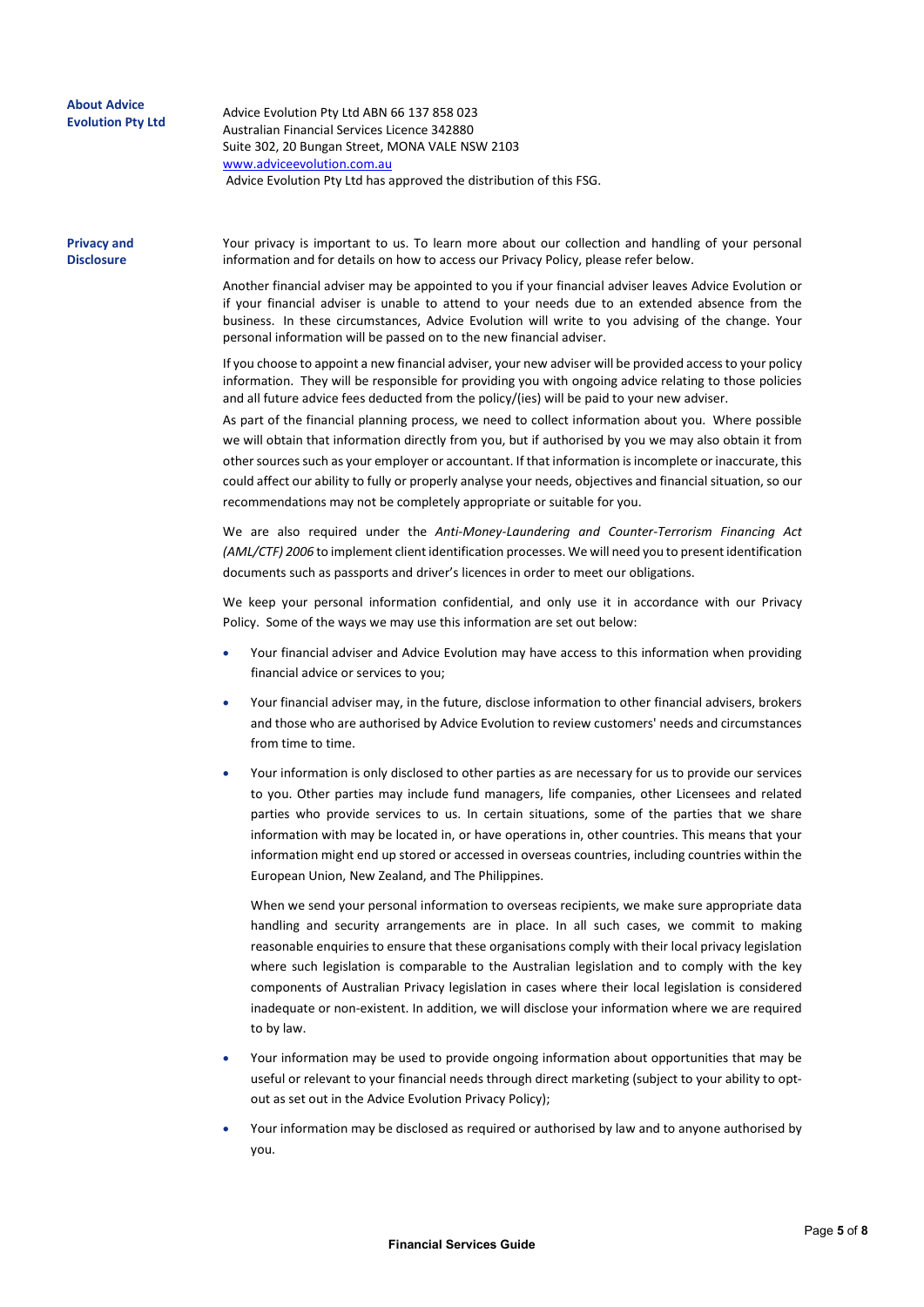Your financial adviser and Advice Evolution will continue to take reasonable steps to protect your information from misuse, loss, and unauthorised access, modification or improper disclosure. You can request access to the information your adviser or Licensee holds about you at any time to correct or update it as set out in the Advice Evolution Privacy Policy. The Advice Evolution Privacy Policy also contains information about how to make a complaint about a breach of the *Australian Privacy Principles*. For a copy of Advice Evolution's Privacy Policy visit www.adviceevolution.com.au or you can contact us.

# **Professional indemnity insurance**

Professional indemnity insurance is maintained by Advice Evolution Pty Ltd and your adviser to cover advice, actions and recommendations which have been authorised by Advice Evolution Pty Ltd and provided by your adviser. The insurance satisfies the requirements imposed by the Corporations Act 2001 and financial services regulations.

**What should you do if you have a complaint?** 



If you have any complaints about the services provided to you, you should take the following steps:

Contact your financial adviser and tell them about your complaint.

If your complaint is not satisfactorily resolved within three days, please contact Advice Evolution Pty Ltd on (02) 9997 6787 or put your complaint in writing and send it to: Advice Evolution Pty Ltd Attention: Complaints Case Manager Advice and Licensing Suite 302, 20 Bungan Street, MONA VALE NSW 2103

Advice Evolution Pty Ltd will try to resolve your complaint quickly and fairly.

Website[: www.afca.org.au](http://www.afca.org.au/) Email: [info@afca.org.au](mailto:info@afca.org.au) Phone:1800 931 678 (free call) In writing to: Australian Financial Complaints Authority GPO Box 3, Melbourne VIC 3001

Time limits may apply to complain to AFCA and so you should act promptly or otherwise consult the AFCA website to find out if or when the time limit relevant to your circumstances expires.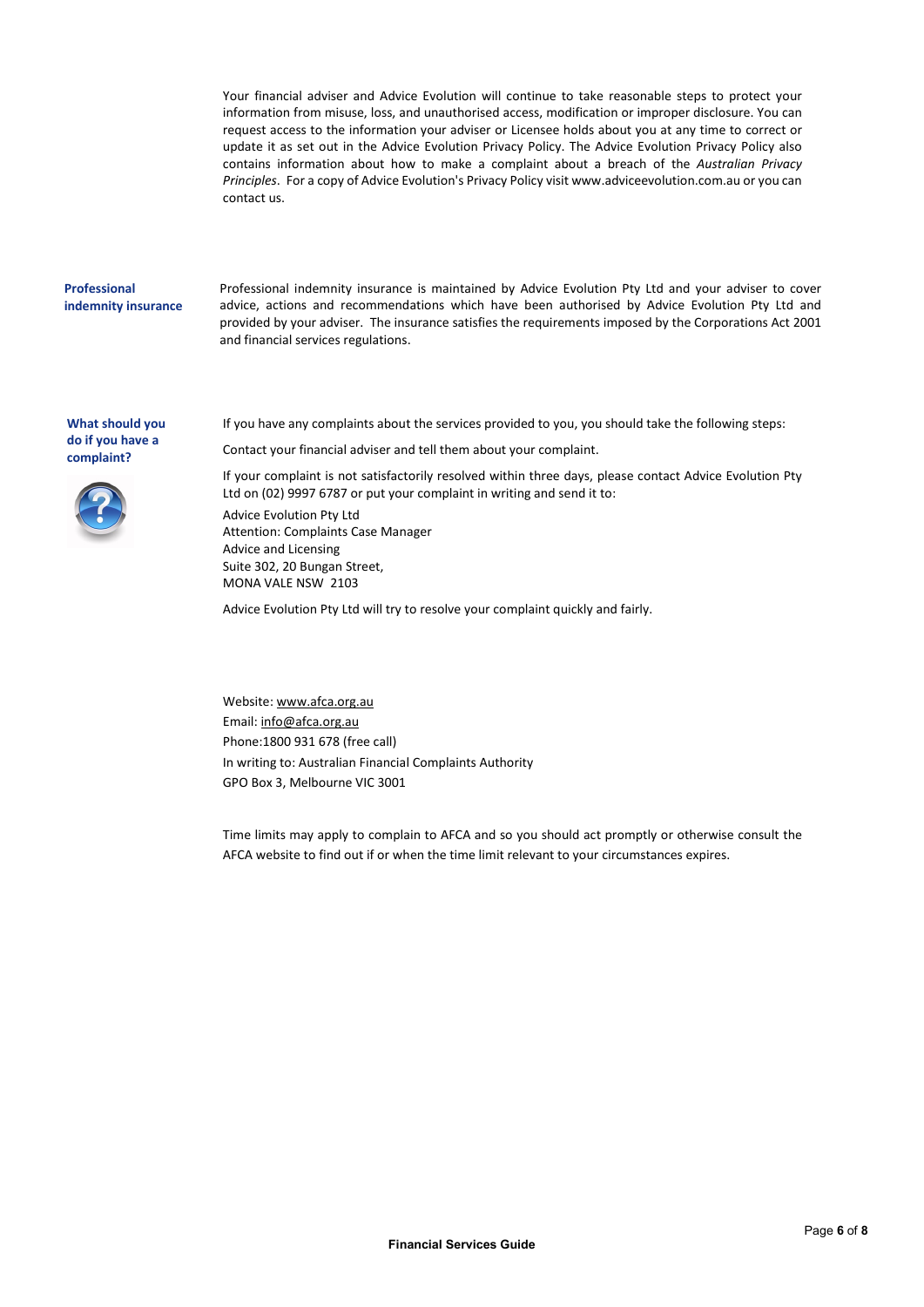|                                 | <b>Adviser profiles</b>                                                                                                                                                                                                                                                                                                                                |                                                                                                        |  |
|---------------------------------|--------------------------------------------------------------------------------------------------------------------------------------------------------------------------------------------------------------------------------------------------------------------------------------------------------------------------------------------------------|--------------------------------------------------------------------------------------------------------|--|
| <b>Adviser profile version:</b> | Version 4                                                                                                                                                                                                                                                                                                                                              |                                                                                                        |  |
|                                 | attached.                                                                                                                                                                                                                                                                                                                                              | This profile is part of the Financial Services Guide and is only complete when the business profile is |  |
| Date issued                     | 1 January 2022                                                                                                                                                                                                                                                                                                                                         |                                                                                                        |  |
| <b>About Mort Wagner</b>        | Your financial adviser, Mort Wagner (ASIC number 235792), is an authorised representative of Advice<br>Evolution Pty Ltd.                                                                                                                                                                                                                              |                                                                                                        |  |
|                                 | Email address: mort@qadvice.com.au                                                                                                                                                                                                                                                                                                                     |                                                                                                        |  |
|                                 | <b>Education and Qualifications</b>                                                                                                                                                                                                                                                                                                                    |                                                                                                        |  |
|                                 | Dip FP, CERTIFIED FINANCIAL PLANNER®                                                                                                                                                                                                                                                                                                                   |                                                                                                        |  |
|                                 | <b>Experience</b>                                                                                                                                                                                                                                                                                                                                      |                                                                                                        |  |
|                                 | Mort is the Principal of Q Advice. With 36 years of industry experience, Diploma in Financial Planning<br>(DFP), Certified Financial Planner (CFP) qualifications, Mort adds value for his clients by using his<br>professional knowledge and wealth of experience to provide quality unbiased individualised advice.                                  |                                                                                                        |  |
|                                 | <b>Memberships FPA</b>                                                                                                                                                                                                                                                                                                                                 |                                                                                                        |  |
| <b>About Troy Wilkinson</b>     | Your financial adviser, Troy Wilkinson (ASIC number 104053), is an authorised representative of Advice<br>Evolution Pty Ltd.                                                                                                                                                                                                                           |                                                                                                        |  |
|                                 | Email address: troy@qadvice.com.au                                                                                                                                                                                                                                                                                                                     |                                                                                                        |  |
|                                 | <b>Education and Qualifications</b>                                                                                                                                                                                                                                                                                                                    |                                                                                                        |  |
|                                 | Dip FS (FP), Adv Dip FS (FP), AFP®                                                                                                                                                                                                                                                                                                                     |                                                                                                        |  |
|                                 | <b>Experience</b>                                                                                                                                                                                                                                                                                                                                      |                                                                                                        |  |
|                                 | Troy has joined Q Advice after 11 years with Commonwealth Bank. With 17 years of industry experience<br>having built a reputation for delivering quality, tailored Financial Advice outcomes for customers, Troy<br>has vast industry experience and knowledge to help customers develop the best possible strategy<br>regardless of their life stage. |                                                                                                        |  |
|                                 | <b>Memberships FPA</b>                                                                                                                                                                                                                                                                                                                                 |                                                                                                        |  |
| Advice your adviser can         | We can provide you with strategic advice as well as arrange the types of financial products listed below.                                                                                                                                                                                                                                              |                                                                                                        |  |
| provide                         | In addition, you can choose whether to receive advice about a range of needs all at once, or we can<br>provide advice about only those needs that are most important to you so that your most important goals<br>are achieved first. Further advice can then be provided over time about any other needs or goals as<br>required.                      |                                                                                                        |  |
|                                 | <b>Strategies</b>                                                                                                                                                                                                                                                                                                                                      | <b>Products</b>                                                                                        |  |
|                                 | Aged care accommodation                                                                                                                                                                                                                                                                                                                                | Self-managed super funds                                                                               |  |
|                                 | Centrelink planning<br>٠                                                                                                                                                                                                                                                                                                                               | Direct shares<br>۰                                                                                     |  |
|                                 | Investment planning<br>۰                                                                                                                                                                                                                                                                                                                               | Retirement income streams<br>۰                                                                         |  |
|                                 | Superannuation planning<br>٠                                                                                                                                                                                                                                                                                                                           | Managed investments<br>۰                                                                               |  |
|                                 | Pre-retirement planning<br>٠                                                                                                                                                                                                                                                                                                                           | Master trust products<br>۰                                                                             |  |
|                                 | Retirement planning<br>۰                                                                                                                                                                                                                                                                                                                               | Superannuation products<br>٠                                                                           |  |
|                                 | Estate planning considerations<br>٠                                                                                                                                                                                                                                                                                                                    | Personal and group insurance<br>۰                                                                      |  |
|                                 | Risk and insurance analysis<br>۰                                                                                                                                                                                                                                                                                                                       | <b>Business succession insurance</b><br>۰                                                              |  |
|                                 | <b>Business succession planning</b><br>٠                                                                                                                                                                                                                                                                                                               | Margin lending facilities<br>۰                                                                         |  |
|                                 | Salary packaging advice<br>۰                                                                                                                                                                                                                                                                                                                           | Direct Property Portfolio's<br>۰                                                                       |  |
|                                 | Gearing strategies                                                                                                                                                                                                                                                                                                                                     | Insurance / Education Bonds                                                                            |  |
|                                 | Savings and wealth creation strategies                                                                                                                                                                                                                                                                                                                 | Socially responsible investments                                                                       |  |
|                                 |                                                                                                                                                                                                                                                                                                                                                        |                                                                                                        |  |